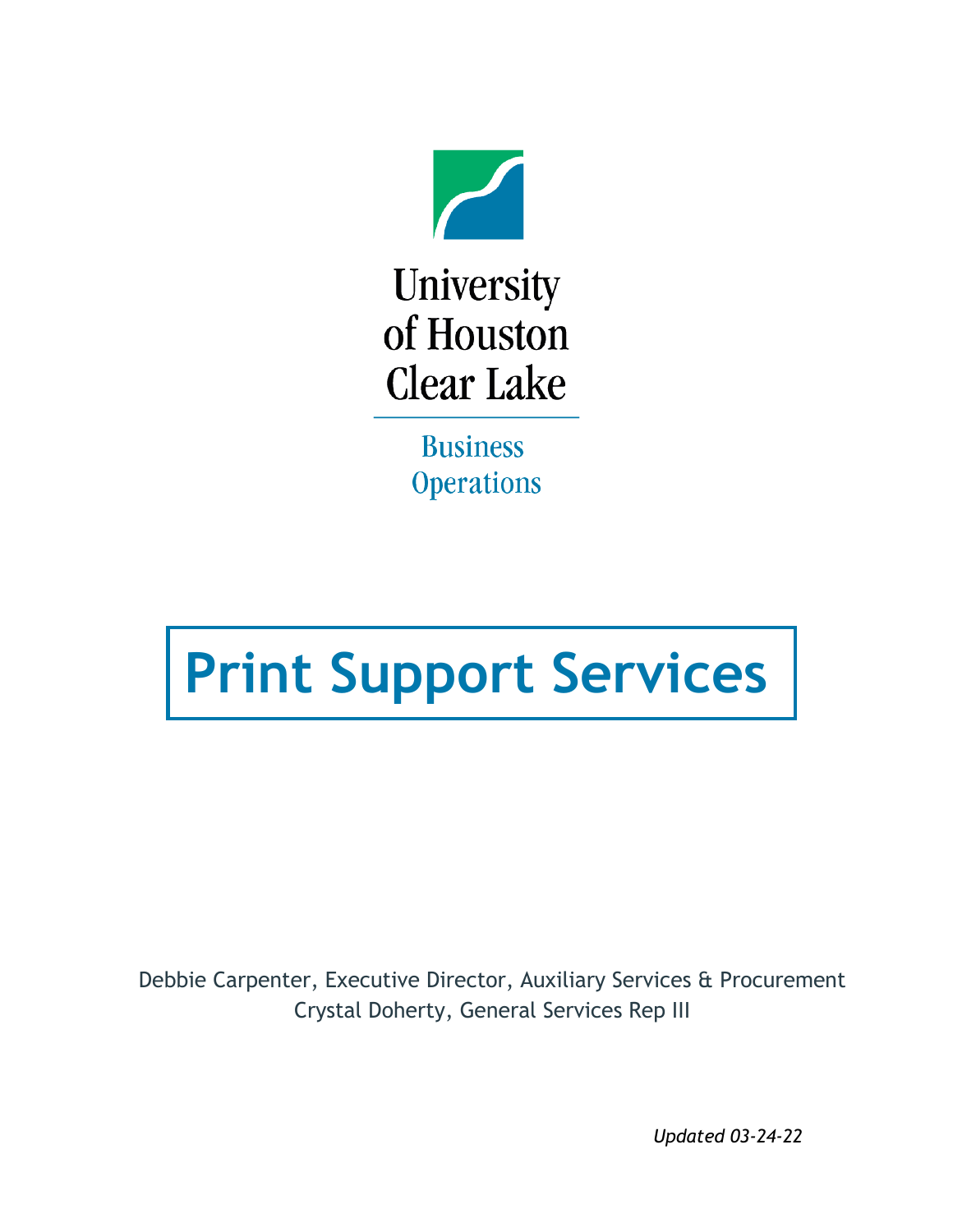## **TABLE OF CONTENTS**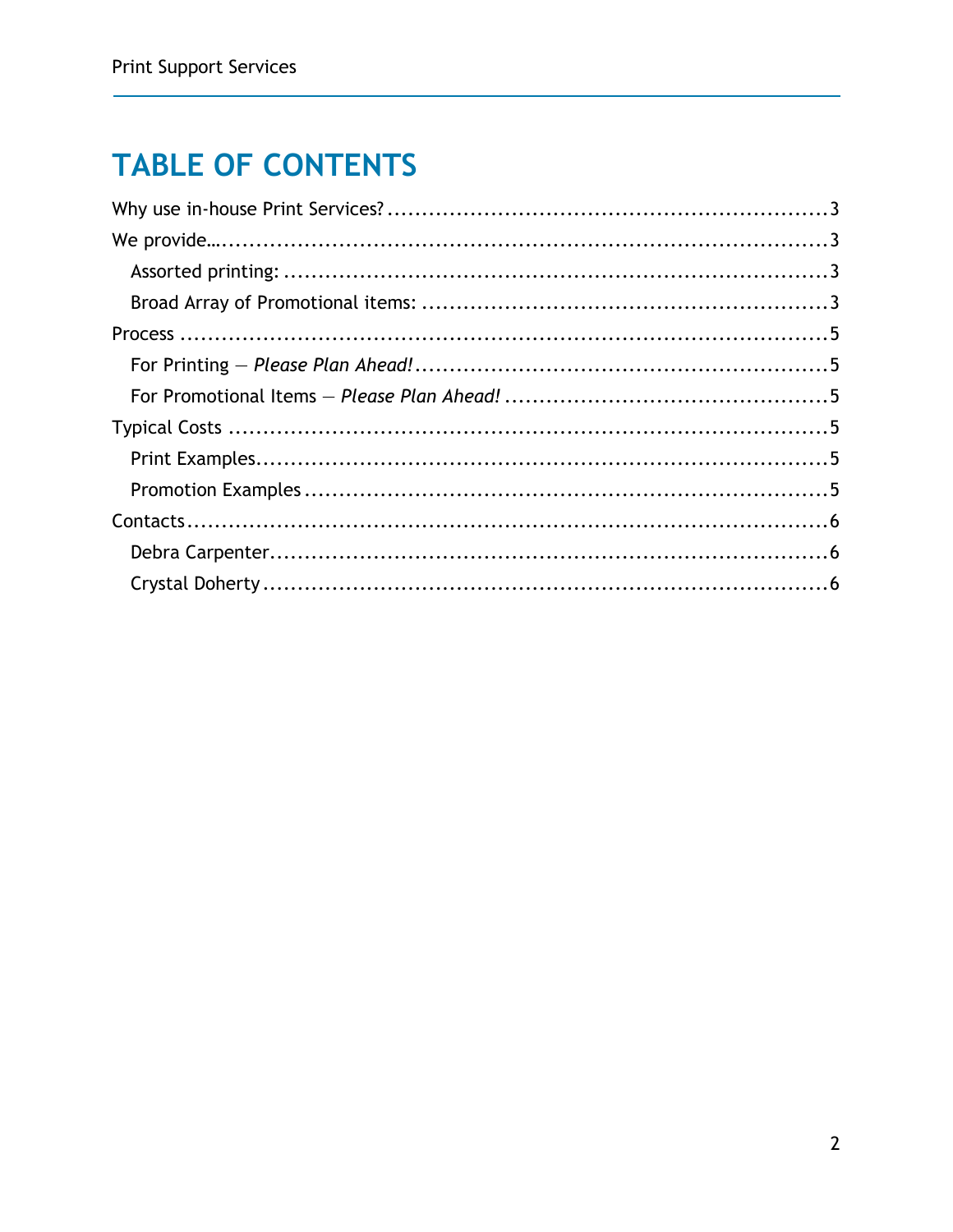## <span id="page-2-0"></span>**WHY USE IN-HOUSE PRINT SERVICES?**

- One-Stop Shopping
	- o You can use printing department cost center
- Vendor Management
	- o Ensuring consistent quality!
- Meeting branding standards
	- o We handle that for you!
- Rush orders
	- o We expedite whenever possible!
- Personal service & delivery
	- o Right to your door!
- Cost effectiveness
	- o We send Promotional Items out for bid to get you the best price!

### <span id="page-2-1"></span>**WE PROVIDE…**

- <span id="page-2-2"></span>**Assorted printing:**
	- Business Cards
	- Letterhead and Envelopes
	- Copies (color and black & White)
	- Invitations
	- Brochures, Booklets
	- Flyers
	- Posters
	- Table Tents
	- Certificates
	- Course Materials

#### <span id="page-2-3"></span>**Broad Array of Promotional items:**

- Apparel
	- o Shirts- Long Sleeve, Polo, T-Shirts, Jackets, Sweaters, Hats, Aprons, Celluloid Buttons
- Plaques, Awards, Emblems, Medals, Medallions, Pins, Paperweights
- Bags
	- o Laptop, Reusable Tote Bags, Plastic Bags, String Back Packs, Lunch Kits, Fanny Pack, Pencil Bags
- Table Cloths, Table Runners and Canopy Tents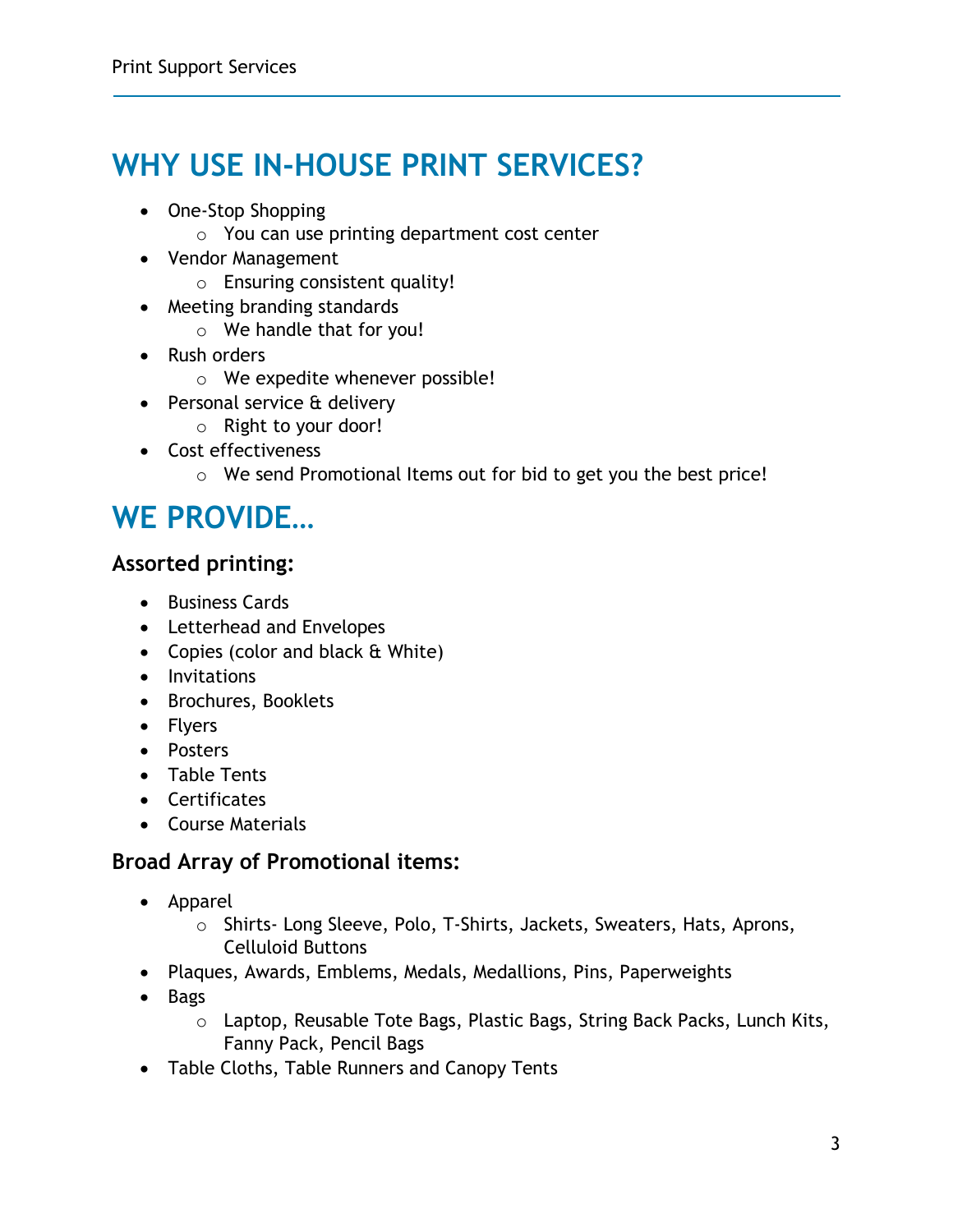- Cups
	- o Stadium Cups, Tumblers, Water Bottles, Coffee Mugs, Coasters—for car or desk
- Writing Instruments
	- o Pens, Pencils, Highlighters, Crayons, Erasers
- Padfolios, Notebooks, Journals, Post- It Notes, Bookmarks, Pennants
- Automotive
	- o Keychains, Antenna Balls, Air Fresheners, Auto Shades, Bumper Stickers, First Aid, Gauges
- Food Related
	- o Mints, Chocolates, Candy, Popcorn, Cookies, Cocoa, Coffee, Candy Jars, Napkins, Soup Bowls, Chip Clips, Cutting Boards, Cozies, Food Containers
- Safety Related
	- o Flash Light, Whistle, Carabiner, Paracord Bracelet, Glow Stick
- Christmas Ornaments
- Fun & Games
	- o Stress Relievers, Fidget Toys, Board Games, Inflatables, Puzzles, Stuffed Animals, Tattoos, Silicone Bracelet
- Sports & Outdoors
	- o Blankets, Cooling Towels, Towels, Camping, Cushions, Fishing, Fitness, Radios, Umbrellas, Waterproof Phone Pouch
- Tools & Hardware
	- o Gardening, Knives, Lighter, Measuring Devices, Thermometers, Tool Kits
- Certificate/Diploma Holders
- Name Badges
- Electronics
	- o Pop Sockets, USBs/Flash Drives, Cell Phone Selfie Ring Light, Cable/Cords, Power Banks, Keyboard Brushes, Mouse Pads, Earbuds, **Speakers**
- Health Care
	- o Chapstick, Masks, Hand Sanitizer, Lint Brush, First Aid Kits, Sunglasses, Sunscreen, Toiletries, Travel Kits
- Lanyards, Badge Holders, Badge Reels, Luggage Tags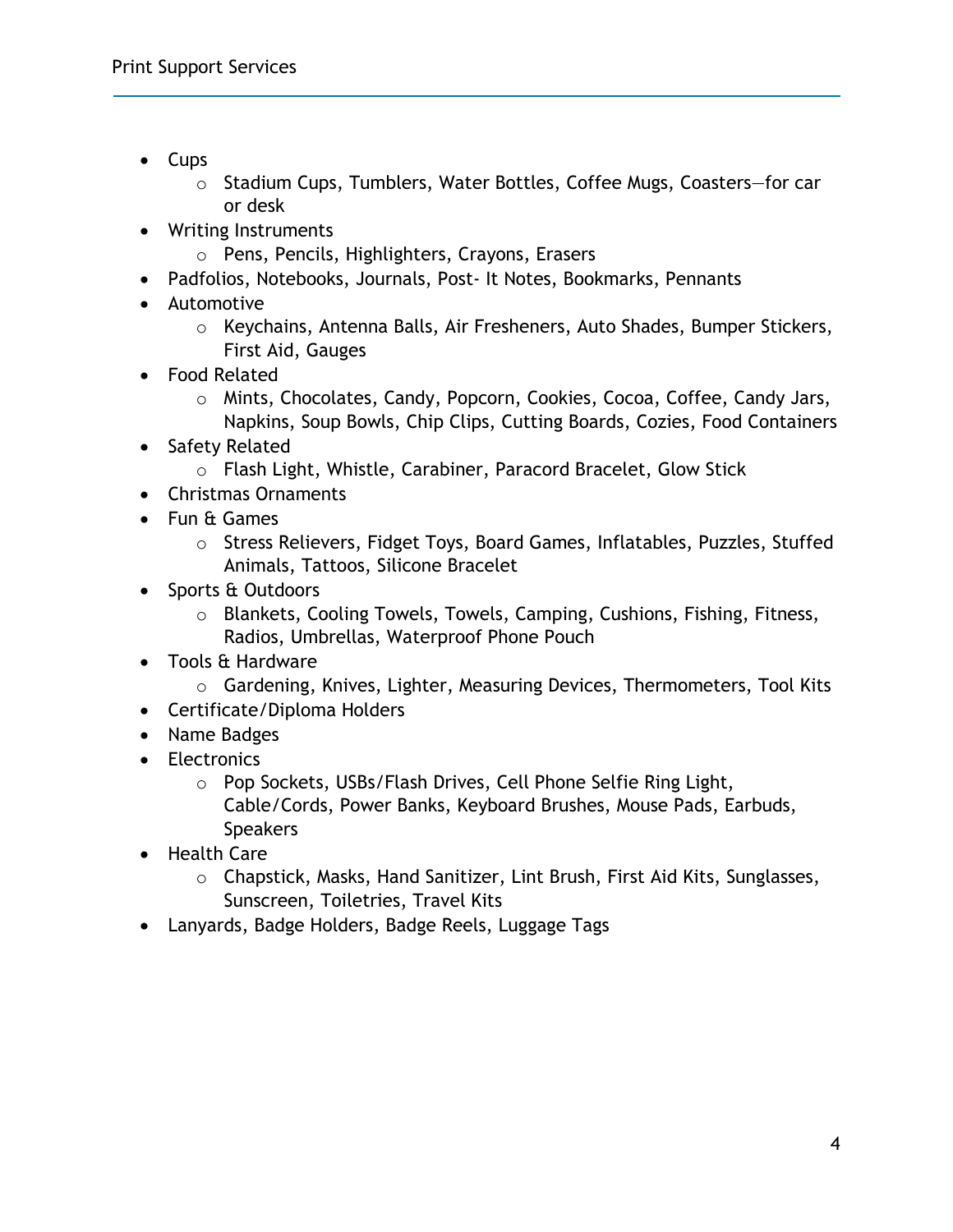## <span id="page-4-0"></span>**PROCESS**

#### <span id="page-4-1"></span>**For Printing —** *Please Plan Ahead!*

- Print Support Services
	- o **[Complete IDT form](https://www.uhcl.edu/about/administrative-offices/general-support-services/copy-center)**
- Send to **[colorprint@uhcl.edu](mailto:colorprint@uhcl.edu)**
- Crystal will get your order produced and delivered.

#### <span id="page-4-2"></span>**For Promotional Items —** *Please Plan Ahead!*

- Planning Order
	- o Find items at **[promoplace.com/UHCL](file://uhcl_Marketing/marketing/_Projects/2022/Business%20Operations/promoplace.com/UHCL)**
	- o Send email with link of item requested to: **[colorprint@uhcl.edu](mailto:colorprint@uhcl.edu)**
	- o One to two days to receive quotes from General Support Services
		- Client provides cost center, two signatures, benefit statement
- Production
	- o Three approval steps Required
		- Client one day to approve
		- **Branding one day to approve**
		- Affinity five to seven days to license
- After all approvals above received
	- o Estimated 10 to 13 business days, plus transit

## <span id="page-4-3"></span>**TYPICAL COSTS**

#### <span id="page-4-4"></span>**Print Examples**

- $\bullet$  Business cards- (250 = \$70.00, 500 = \$80.00, 1,000 = \$90.00
- Poster  $(24 \times 36 = 535.00$  non-laminated,  $543.00$  Laminated)
- Letterhead  $(500 \text{ sheets} = $279.00 \text{ in three-color})$

#### <span id="page-4-5"></span>**Promotion Examples**

- Every promotional job is a custom order, so it would depend on quantity, how many colors the item imprints, how many sides the item imprints, shipping rates, etc.
- Please call us for a rough estimate.